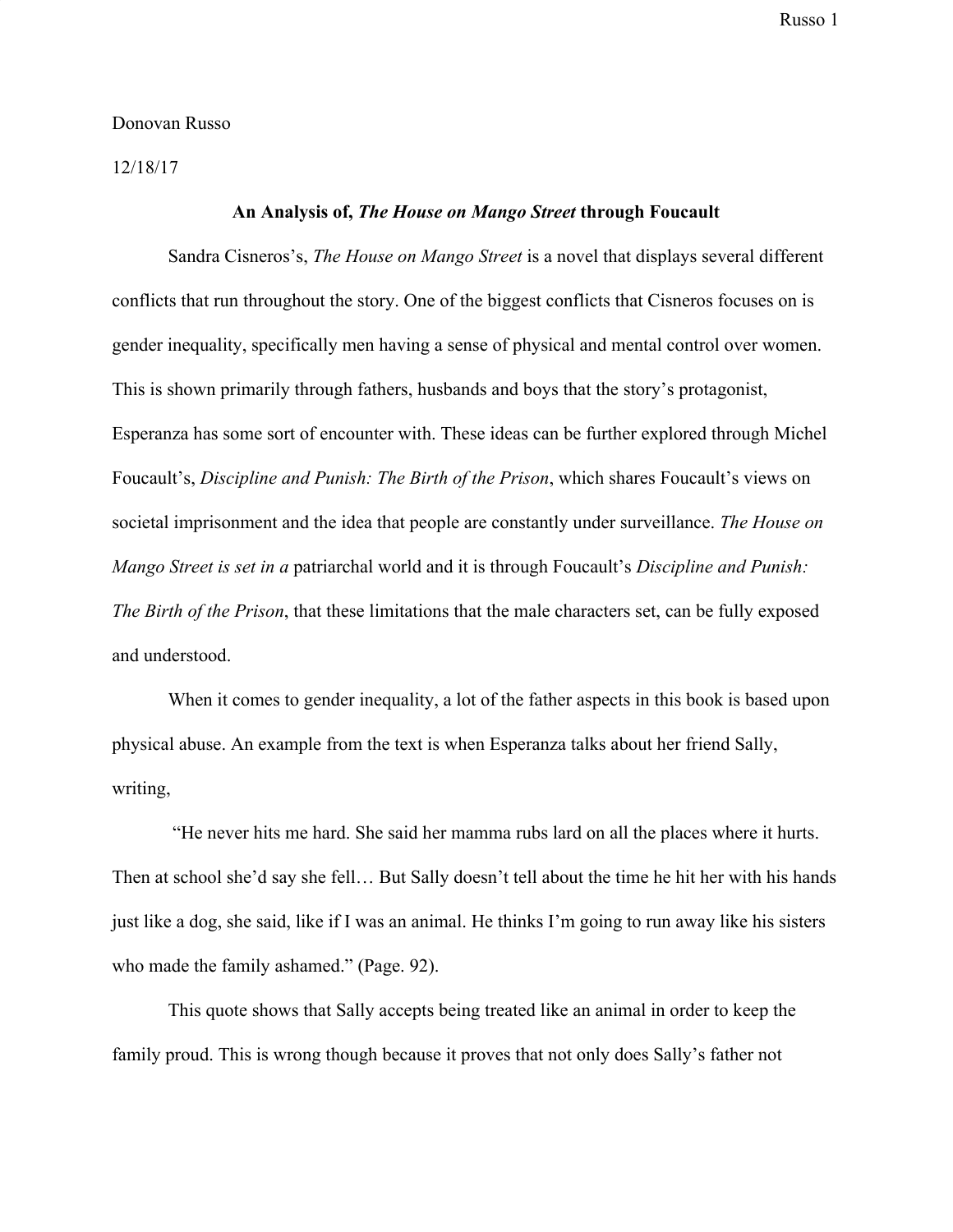consider her an equal, but he does not consider her a human being as well. It is as if Sally is enslaved and is ensured her place in the family through fear and dehumanizing tactics, like being beating like a dog. Because of this, it is important to question why Sally would ever deny the physical abuse in order to protect her father. The answer to this question is simple, it again comes down to fear: What would happen to her father? and most importantly, What would he do to Sally if she exposed him? These are both questions that Sally has to consider, when she thinks about seeking help from this abusive man.

The conflicts that surround upon Sally can be further dissected with Foucault's, "Delinquent Theory". Foucault writes,

"The delinquent is an institutional product… The prisoner condemned to hard labour was meticulously produced by a childhood spent in a reformatory… But it is not on the fringes of society and through successive exiles that criminality is born, but by means of ever more closely placed insertions, under ever more insistent surveillance…" (Page. 1496).

What Foucault is saying is that people are products of the environments that they grow up in. Which means, if someone is told something long enough, they begin to believe it because that is all that they know. In the case of being a, "delinquent", a child can only become one because they are told they are no good and because they are placed into societies where they are around other misguided people and they have to act tough in order to survive. In Sally's case, she was born into an environment that makes her think she is enslaved to her father, which means she accepts the role because she does not know otherwise. Therefore, she has no ambition to fight for her liberation because she was never taught to do so, which of course minimizes her as not only a woman, but as a human being.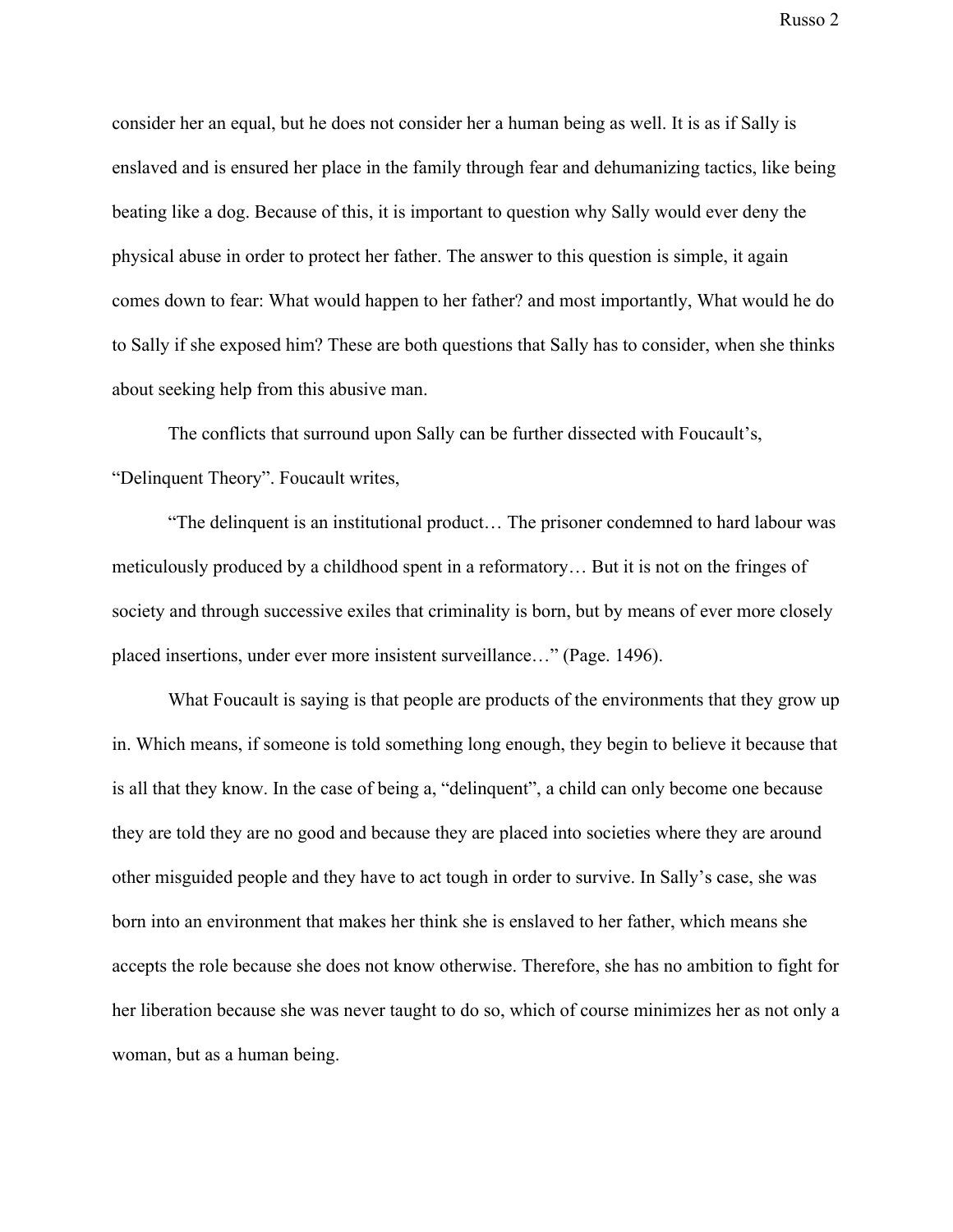Husbands are another group in this book that possess too much power. When discussing this oppressed housewife named Rafaela, Esperanza writes, "And then Rafaela… Gets locked indoors because her husband is afraid that Rafaela will run away since she is to beautiful to look at." (Page. 79). Because Rafaela allows herself to be held captive, she shows that she is okay with being possessed as a piece of property. This idea can be proven further later on in the passage, when Esperanza describes the women at the local dance hall, writing, "... The dance hall down the street where women much older than her (Rafaela) throw green eyes easily like dice and open homes with keys. And always there is someone offering sweeter drinks, someone promising to keep them on a silver string." (Page. 80). What is interesting about this quote is Esperanza's word choice, "silver string". Because she describes women at the dance hall as being over flirtatious and on the hunt for men who can offer them, "sweeter drinks", it can be inferred that, "silver string" implies that the women are looking for men who can take control of them, similar to Rafaela's marriage. Although it is crazy to think that anyone would want to be enslaved or held under captivity, the women in this book are okay with this because it is what is normal for them. From the time the women are young, their father's treat them like property (like Sally), which means they are never actually given any freedom. Because of these norms, life is like a prison sentence for these women without them even knowing it.

This madness of thinking can be explained further with Foucault's, "Judgment Theory". Foucault writes, "The judges of normality are present everywhere. We are in the society of the teacher-judge, the doctor-judge, the educator-judge, the 'social worker'-judge; it is on them that the universal reign of the normative is based" (Page. 1499). Foucault's message here is that society is constantly being judged, which makes trying to live up to one's standards a normal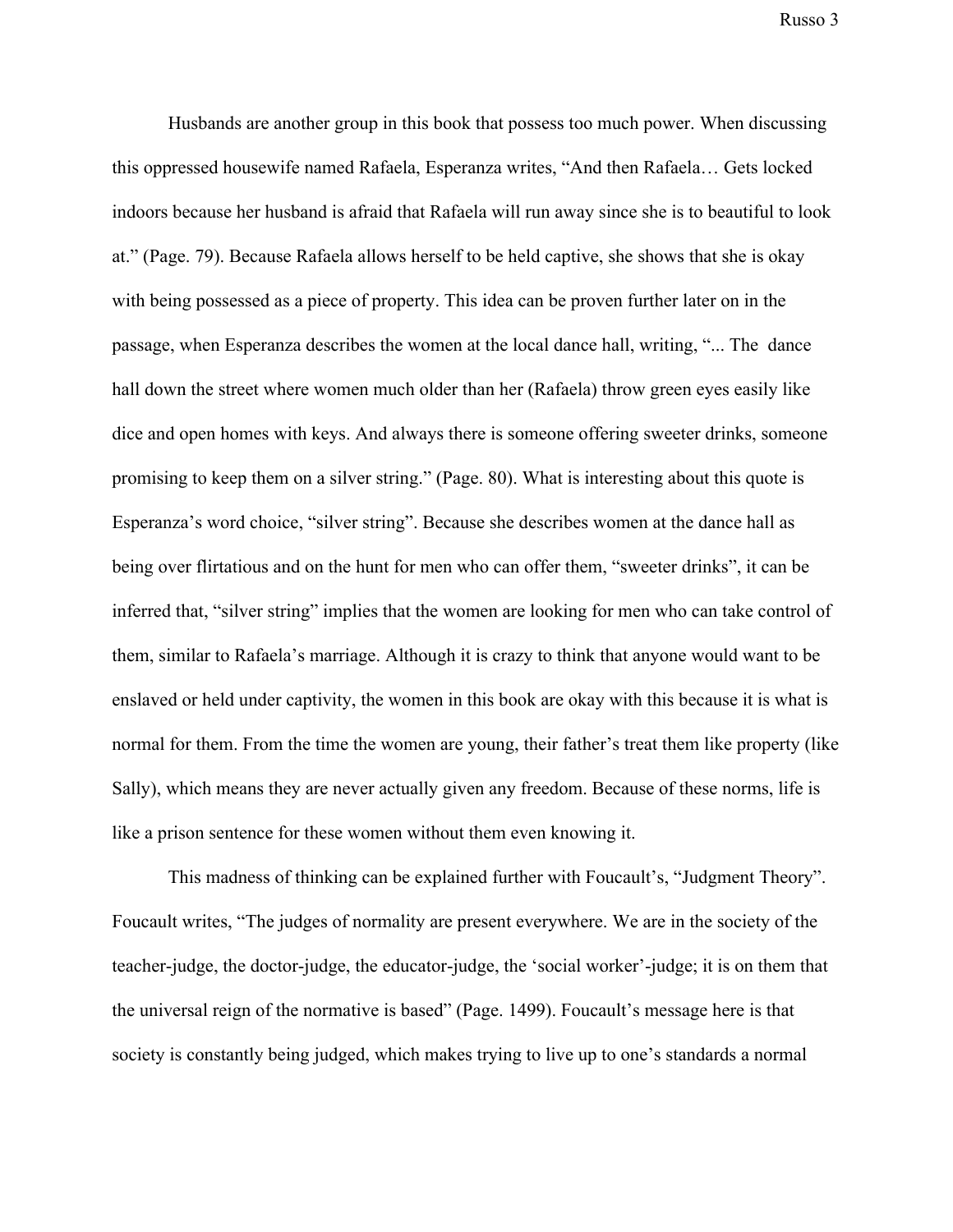part of life. This normalization process then becomes much more difficult to break because it has evolved into being such a strong routine in the lives of so many. So when it comes to the women in the bar, or even Rafaela herself, they just want to be like everyone else. Because they think that men are superior and because they think being in a patriarchal marriage makes fellow women happy, they think it will make them happy as well, which will ultimately help them fit into the norms of society.

The boys around Esperanza's age are another important aspect to consider in this book. Esperanza shares an encounter she has with a boy, writing, "I couldn't do anything but cry… They all lied. All the books and magazines, everything that told it wrong… He wouldn't let me go. He said I love you, I love you, Spanish girl." (Page. 100). Besides the fact that Esperanza is sexually assaulted in this encounter, the worst parts about it is that she loses both her identity and innocence from this boy that she does not know. A young girl grows up reading fairy tales and learns about sex in a romantic, delicate way. These tales are supposed to educate women at a young age that men have to treat them right and because this boy fails to do so, Esperanza has her innocence taken away from her, which leaves her feeling angry, betrayed and confused. Also when the boy refers to her as, "Spanish Girl" he takes away everything about Esperanza that makes her who she is, degrading her to only a race and a sex. Because he does this, this creates the illusion that he is superior to her, therefore he can do what he wants to her, minimizing her very existence.

Throughout the book, there are a few instances of sexual assault that Esperanza at least witnesses with the boys from her town. It is important to question why these boys feel it is okay to treat young women the way that they do and it is honestly their parents fault, specifically their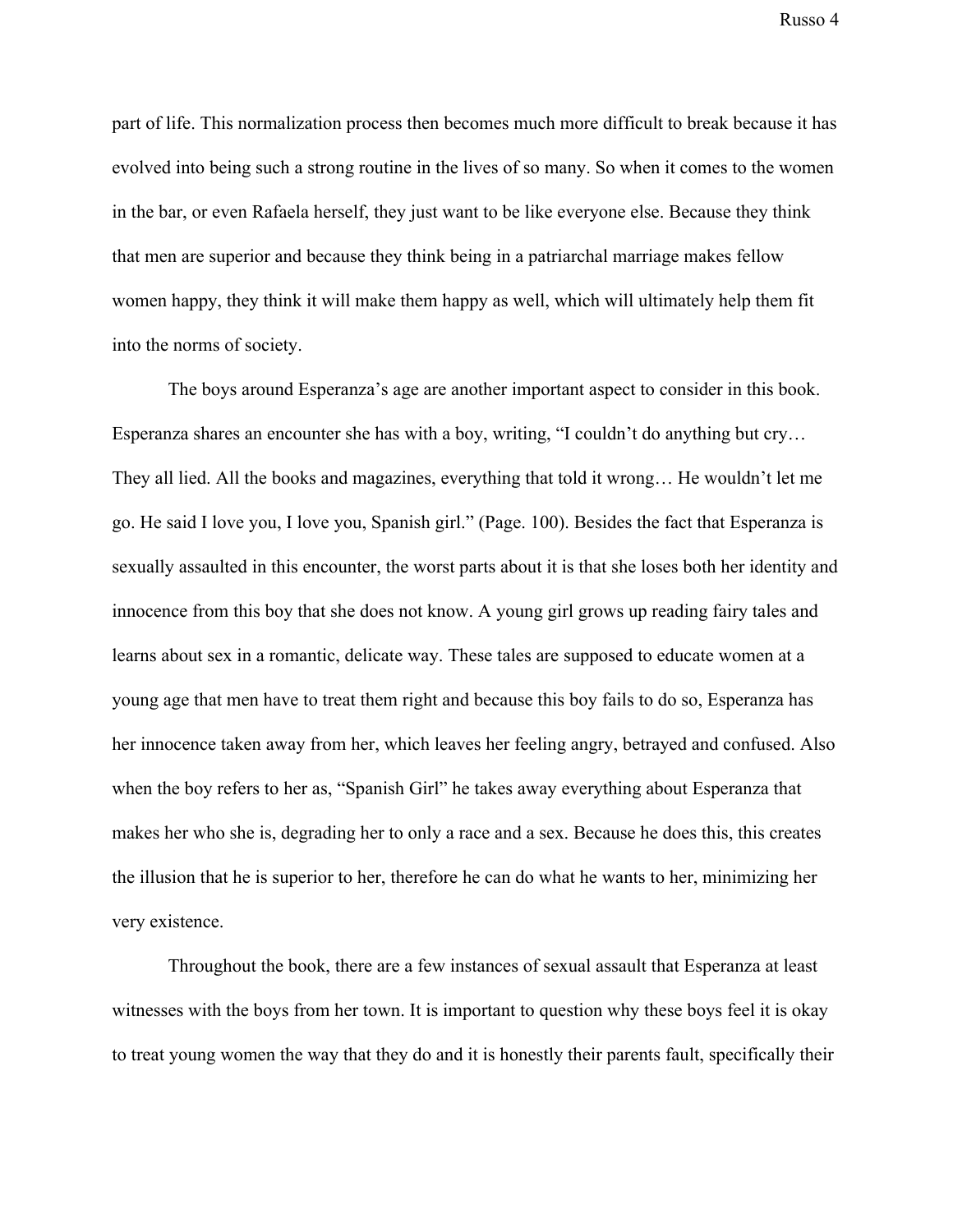mothers. This is proven when Esperanza informs a mother that her son is not treating Sally right, writing, "Your son and his friends stole Sally's keys and now they won't give them back unless she kisses them… Those kids, she said, not looking up from her ironing. That's all? What do you want me to do, she said, call the cops? And kept on ironing." (Page. 97). Because this mother did nothing, the boys bad behavior is not stopped, which means it can only become worse. This results in the boys looking at women as sex objects because their own mothers do not stop their behavior, which means that they do not consider sexually assaulting women to be wrong. That, or the boys simply know that there is not going to be anyone to stop them. In either case, parents, especially mothers not doing anything to teach their boys about equality only reinforces male dominant ideas that run throughout the story.

It is important to question though why the mothers in this story refuse to educate or discipline their sons for their vulgar behaviors. Foucault's, "Denatured Theory" explains this question perfectly when he writes,

"... The internal dislocation of the judicial power or at least of its functioning; an increasing difficulty in judging, as if one were ashamed to pass sentence… In view of this, it is useless to believe in the good or bad consciences of judges… The major fact that the power they exercise has been 'denatured'; that it is at a certain level governed by laws; that at another, more fundamental level it functions as a normative power…" (Page. 1498).

The main message here is that life is not about what is right, it is about what is considered normal. The mothers in this book grew up being dehumanized and enslaved in a sense, Sally's story shows this first hand. So when the mothers marry men that over power them (like Rafaela), they do not think of raising their sons to be better because they do not have the free thinking to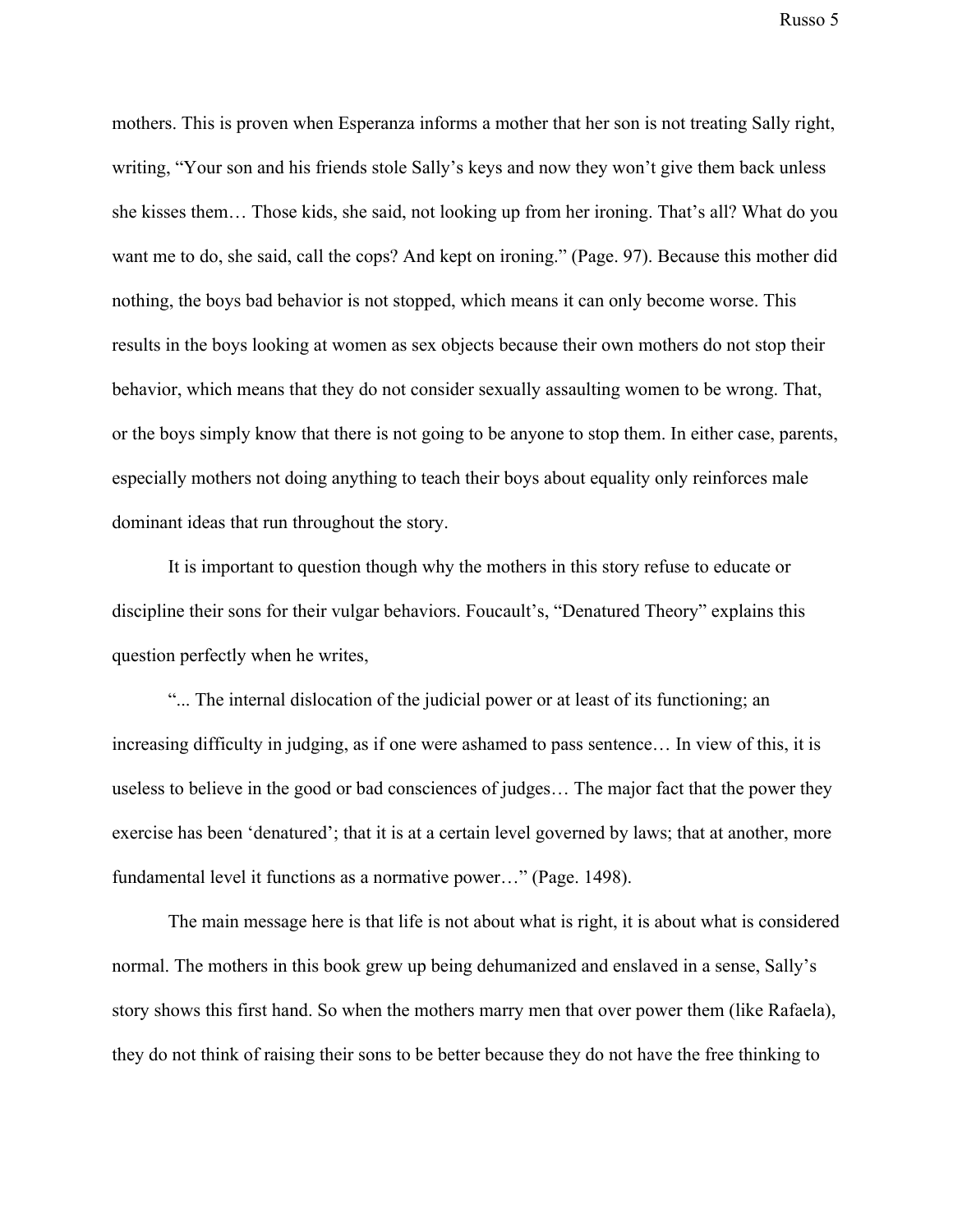do so. What is right in the female eyes is male patriarchy, or at least no one believes that they have the power to stop it. Therefore, this cycle that starts when a woman is a child, is continued on into their adult hoods and immortalized through their sons.

The reason that Cisneros wrote this novel is to give female readers a perspective, a perspective that challenges them to see the hardships that the women characters faced, living in a world dominated by men. The hope is that females can use this book as a testament as some sort, reflecting on their own lives and if they are being treated equally. The purpose of Esperanza herself, is to show all readers that this is a young woman who is capable of so much more than what is expected of her. Because of this, it is important to look at how Esperanza contrasts with the male characters, which shows that she is not only different than other female characters, but that she is not willing to give into the expectations established by the men in this book as well. It is also important to understand how Foucault can help someone who reads this book, which is assisting readers in their realization that this is a novel that shows just how imprisoned a society can be. *The House on Mango Street is set in a patriarchal world* **and it is through Foucault's** *Discipline and Punish: The Birth of the Prison***, that these limitations that the male characters set, can be fully exposed and understood.**